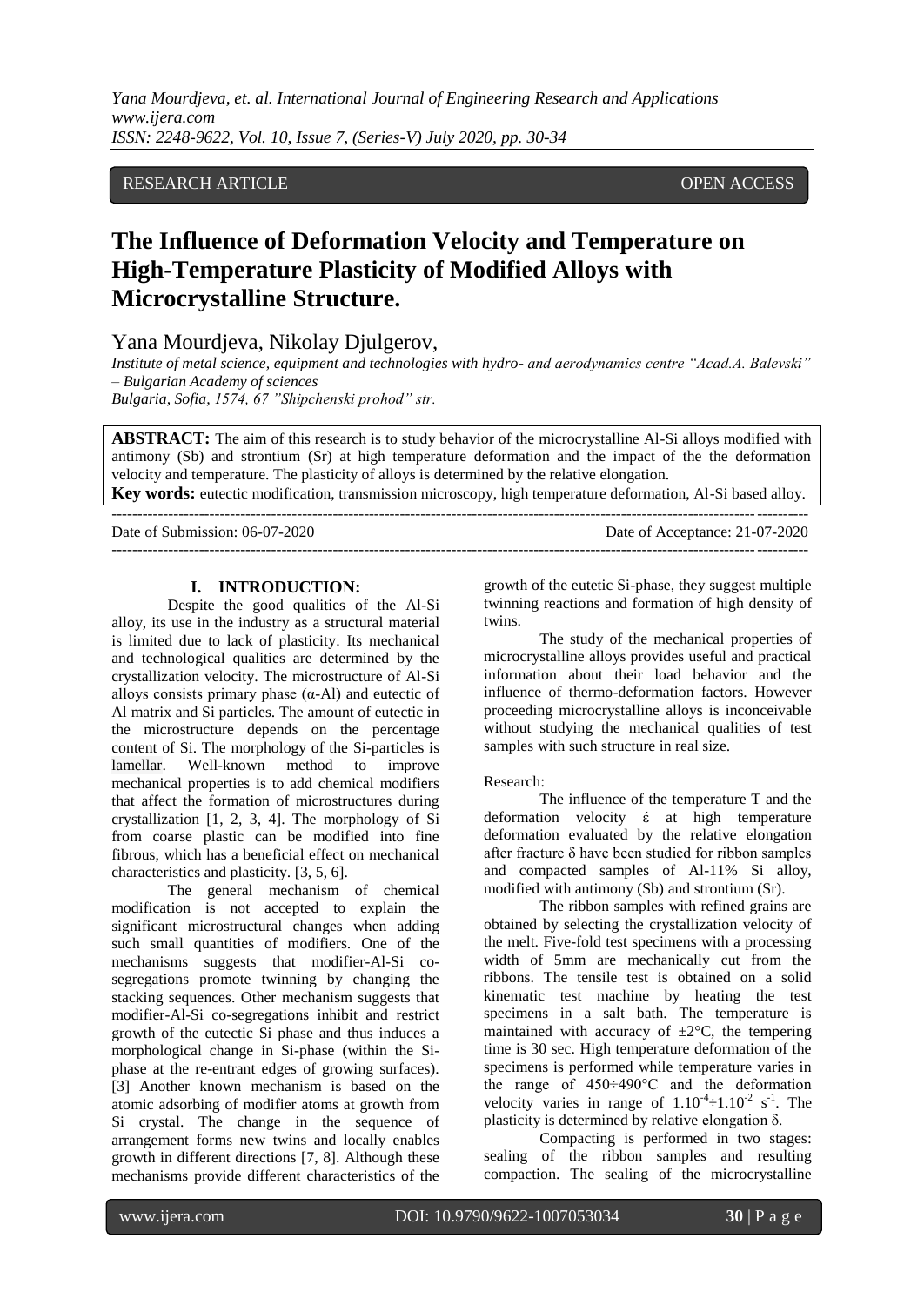*Yana Mourdjeva, et. al. International Journal of Engineering Research and Applications www.ijera.com ISSN: 2248-9622, Vol. 10, Issue 7, (Series-V) July 2020, pp. 30-34*

ribbon samples is performed by isostatic cold pressing. The specific pressure is in range of  $600 \div$ 650 MPa. The resulting blanks are with diameter of ø40mm and 70÷75% density. The resulting compaction of blanks is carried out by hot extrusion in heating press form. Extrusion is performed at T=450 $\degree$ C and two degrees of reduction: 1/12 and 1/25. Five-fold cylindrical test specimens with a processing diameter of 5mm are made from the

blanks. The tests at room temperature of compacted samples is carried out on the tensile test machine.

# **II. RESULTS:**

The data for the obtained grain size at different composition (Tabl. 1) and the structure of the alloys (Fig. 1) are shown.

| Alloy             | Grain size [µm] |
|-------------------|-----------------|
| $Al-11\%Si$       | 0.5             |
| Al-11%Si-0,055%Sb | 0,4             |
| Al-11%Si-0,11%Sb  | 0.5             |
| Al-11%Si-0,22%Sb  | 0.6             |
| Al-11%Si-0,022%Sr | 0.5             |
| Al-11%Si-0,051%Sr | 0.5             |

**Tabl.1** The obtained grain size of tested non modified and modified alloys.



**Fig. 1** Microstructure of ribbon samples (TEM): a ) Al-11%Si-0,055%Sb, b) Al-11%Si-0,11%Sb, c) Al-11%Si-0,22%Sb, d) Al-11%Si-0,022%Sr, e) Al-11%Si-0,051%Sr.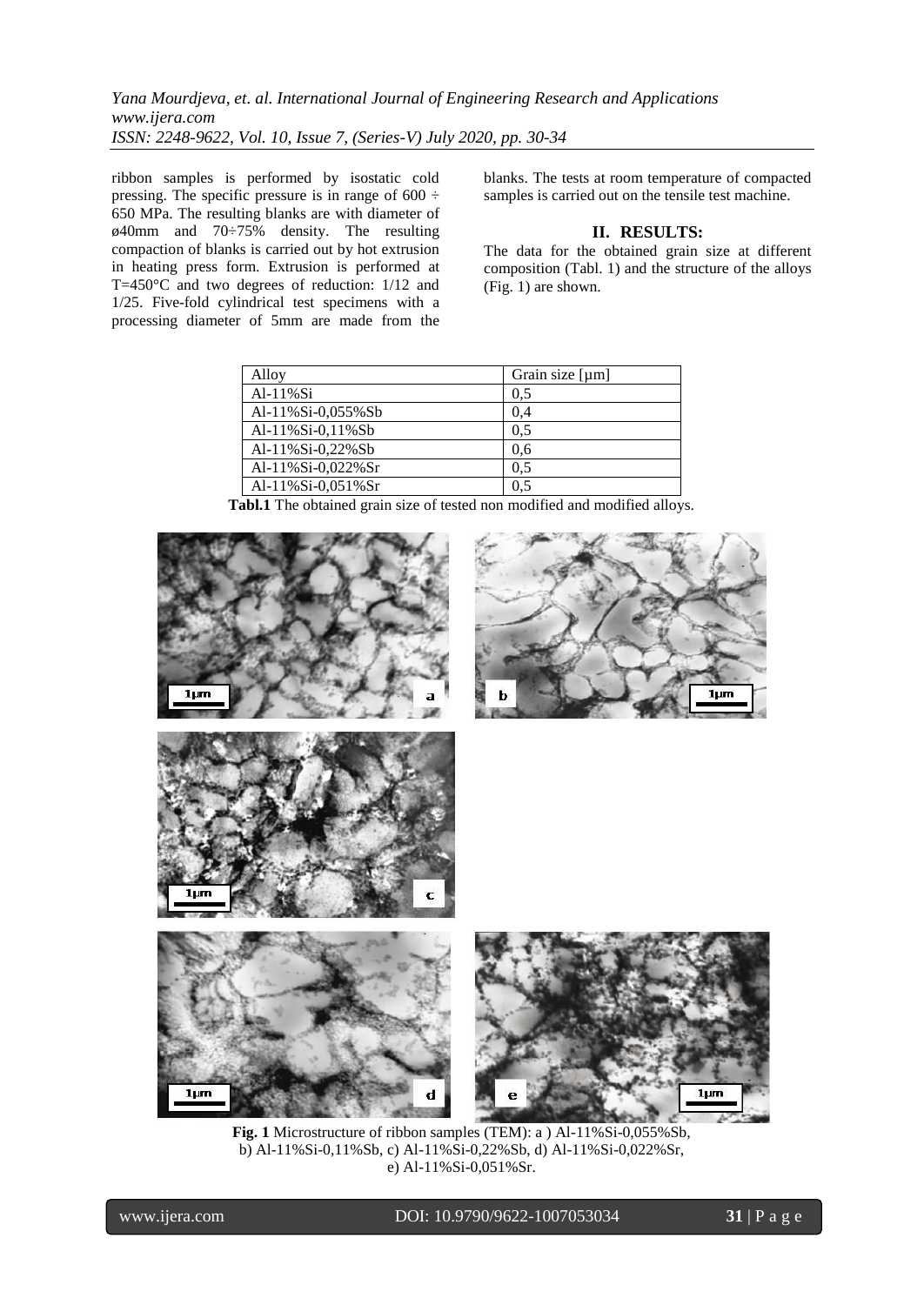*Yana Mourdjeva, et. al. International Journal of Engineering Research and Applications www.ijera.com ISSN: 2248-9622, Vol. 10, Issue 7, (Series-V) July 2020, pp. 30-34*

The data shows that modifiers don't change significantly the size of the grains of the alloys. But when samples are tested at high temperature deformation, modified alloys showed significantly better mechanical properties.

The TEM studies of the alloys shows that compared with the eutectics of the non modified alloy Al-11%Si the modification significantly refines the eutectic. In modified alloys Si-crystals have a significantly finer structure than the lamelar structure in the unmodified alloy.

In Fig. 2 is shown the dependence of the relative elongation on the deformation velocity and the temperature for test samples of the studied alloys.

For all alloys the maximum values for  $\delta$  are at T= 490 $^{\circ}$ C and  $\acute{\epsilon}$  = 1.10-3 s-1. The figure also shows that the Al-11%Si-0,11%Sb alloy shows the highest plasticity.  $\delta$  increasing as the antimony content increases. The influence of Sr is similar because of the increase of the content of Sr plasticity increases.

The tests at room temperature of compacted samples is carried out on the tensile test machine. The results are shown in Tabl. 2.



**Fig. 2** The dependence of the relative elongation on the deformation velocity and the temperature.

| Alloy                  | Tensile strength $\sigma_{B}$ [MPa] | Relative elongation after fracture $\delta_5$ [%] |
|------------------------|-------------------------------------|---------------------------------------------------|
| $Al-11\%Si$            | 190                                 | 11.94                                             |
| Al-11%Si-0,055%Sb      | 220                                 | 10.95                                             |
| Al-11%Si-0,11%Sb       | 210                                 | 8.6                                               |
| Al-11%Si-0,22%Sb       | 170                                 | 14.08                                             |
| Al- $11\%$ Si-0,022%Sr | 140                                 | 10.49                                             |
| Al- $11\%$ Si-0,051%Sr | 180                                 | 11.26                                             |

**Table.2** Data from tensile test of compacted samples of non modified and modified alloys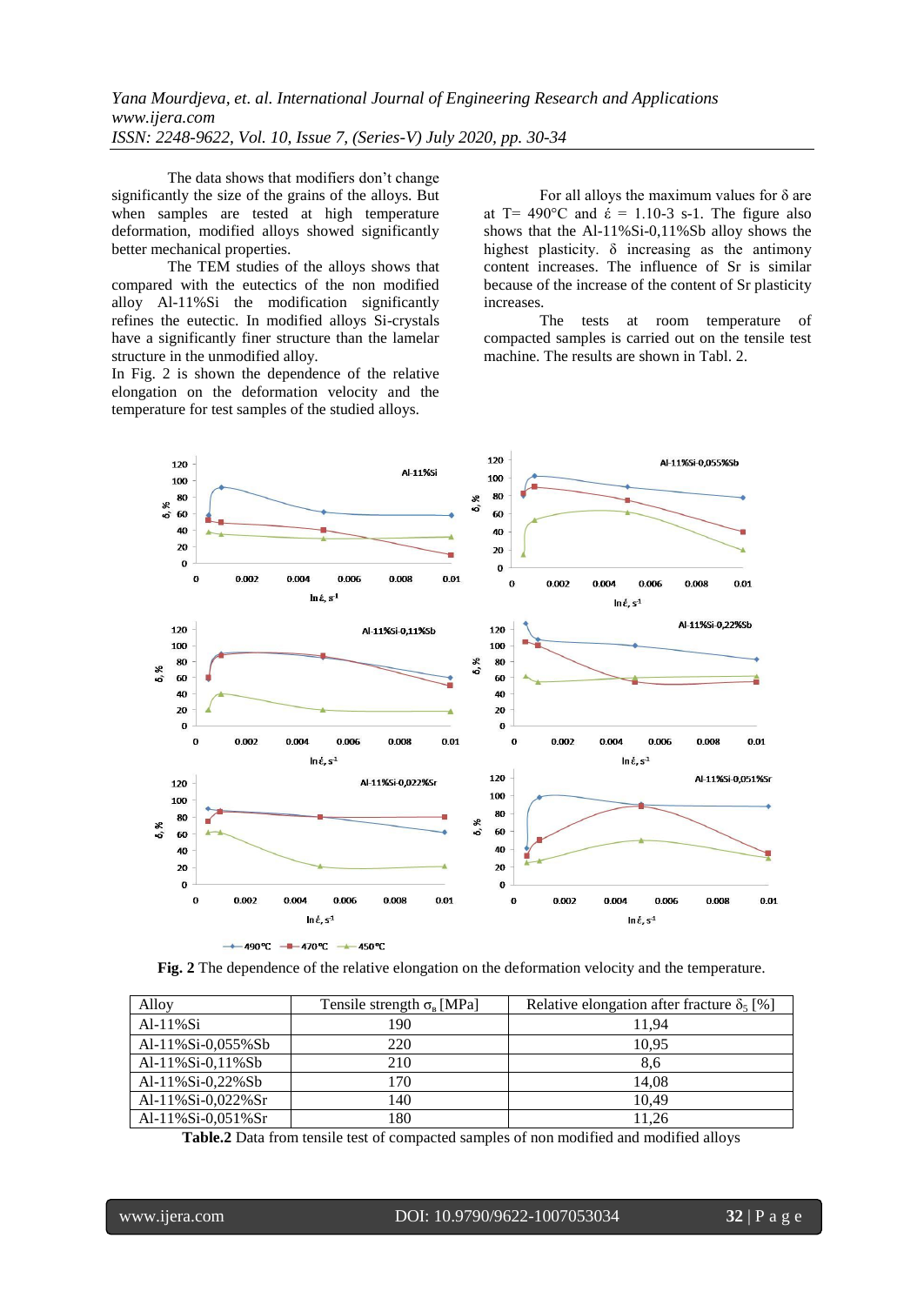After compacting, the average grain size is enlarged twice when comparing with the average grain size of the ribbons. It varies between  $1\div 1.5$ μm,

but it still obvious that alloys are microcrystalline. In Fig.3 is given microstructure of Al-11%Si-0,022%Sr alloy.



**Fig. 3** Microstructure of compacted sample from Al-11%Si-0,022%Sr



**Fig.4** The dependence of the relative elongation on the deformation velocity and the temperature at high temperature deformation tests for all tested alloys.

Fig.4 shows results of high temperature deformation tests for all tested alloys. It is apparent that all alloys have higher plastic performance than the non modified alloy Al-11%Si. The samples of all modified alloys show higher δ values at T=490°C and  $\acute{\epsilon}$ =1.10<sup>-3</sup> s<sup>-1</sup> (Only alloy Al-11%Si-0,055%Sb shows maximum plasticity at  $\epsilon = 5.10^{-3}$  s<sup>-1</sup> <sup>1</sup>). For alloys containing Sb, the antimony content increases and the values of the relative elongation  $\delta_5$ 

also rises. Only alloy Al-11%Si-0,022%Sr shows higher plasticity at  $\acute{\epsilon}$  =1.10<sup>-3</sup> s<sup>-</sup>1.

The data shows that the test samples from compacted blanks showed higher plastic performance despite their larger-grained structure. It is due to the influence of the large-scale factor, more important than the structural factor in the high temperature deformation of samples with a microcrystalline structure. It is also apparent that the